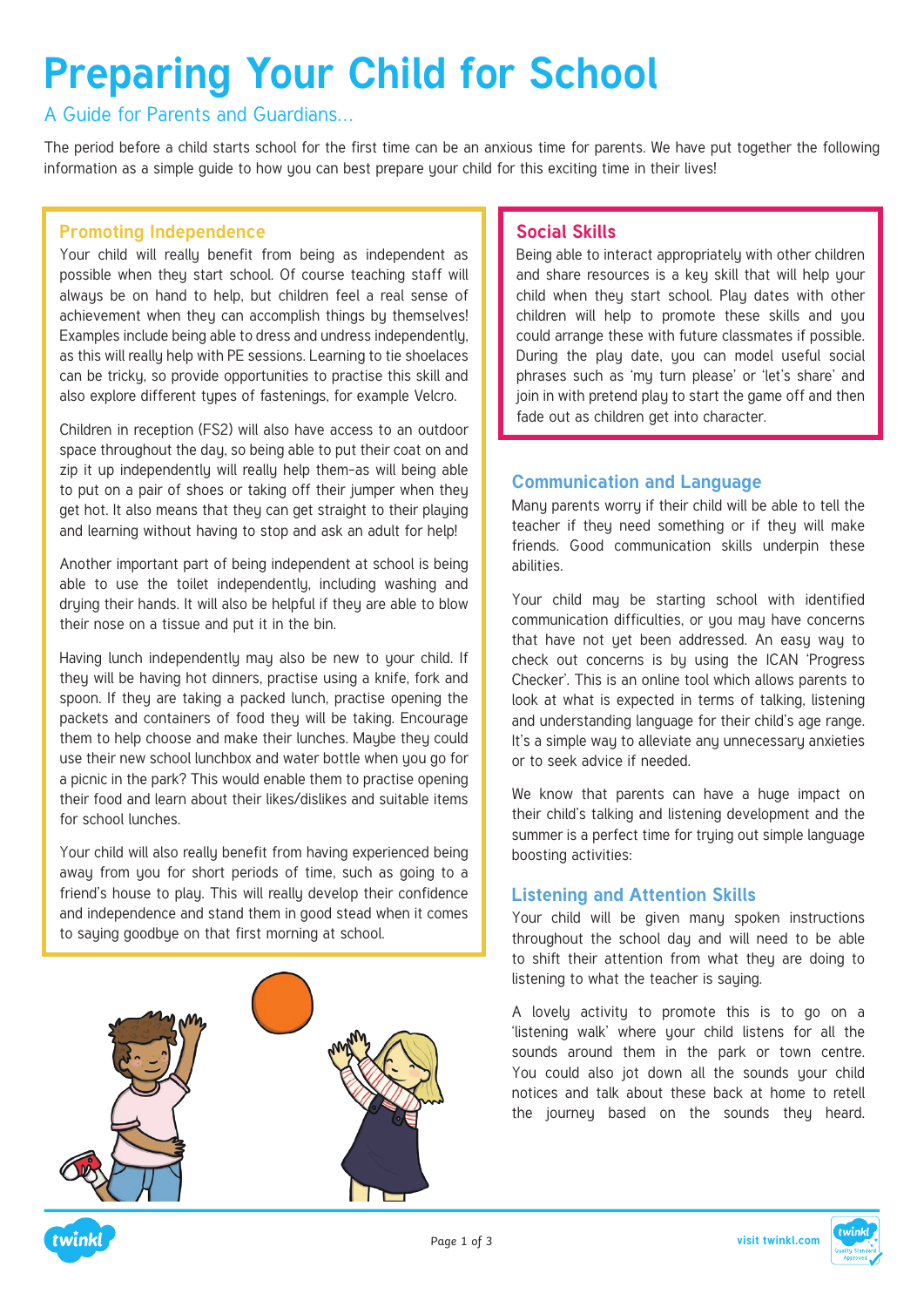## **Understanding Spoken Instructions**

Classroom instructions often contain several parts for children to remember. A simple game of 'Simon Says' during long car journeys this summer could really help. Give your child an instruction to do, like 'Simon saus put your finger on your nose' and see if they can follow your instruction. The game becomes more difficult as they are only supposed to follow your instructions if you start the sentence with 'Simon says…' Can your child listen carefully and only follow the instructions when directed? The game can be made more challenging by building up to instructions with two or three steps, for example 'Simon says touch your nose, then clap your hands and then put on your hands on your head!'

#### **Vocabulary Development**

At school, children will be expected to start extending their vocabulary, so it is a good idea to encourage your child to learn and use new words. You could play sorting games when packing a suitcase, as this is a great way to help word categorisation, which is important for vocabulary learning. Items can be sorted into different piles, such as clothing, tous and things for washing ourselves.

Outdoor 'treasure hunts' work well too. Collecting objects found on walks in the park or on the beach, help introduce new types of vocabulary such as describing words. Treasure can also then be used to create feely bags, where objects have to be described by the way they feel before revealing what the object is.

#### **Narrative Skills**

Reception (FS2) age children will be encouraged to use language to organise and sequence ideas and events. Summer days are perfect for creating a photo journal of activities. Your child can then organise pictures into the correct sequence and retell the story in their own way. You can model important concept words like 'first', 'last', 'next', 'before' and 'after', and the correct use of past, present and future tenses of verbs, which typically will not yet be fully developed.

#### **Reading and Writing**

Teachers do not expect children to know their alphabet or be able to write sentences when they start school. A good foundation in sound awareness skills such as rhyming and identifying what sound a word begins with would be helpful. Sharing songs and books is a really good way to support this. You could also say the sounds that letters make, along with their names as you come across them day-to-day.

Encourage your child to develop an interest in books and other forms of text, for example comics, postcards, labels and posters. You could visit your local library and encourage your child to choose books they would like to listen to and look at. Read with your child and discuss what you have read, for example, ask what they liked about it. Consider reading books about 'starting school' with your child. Use these to discuss all the fun activities they will be doing at school.

## **Mathematical Development** Counting Verbally and One to One

Being able to count verbally to at least 20 will be of great benefit to a child starting school. Practise counting up to 20, and backwards too. One to one counting can also be done incidentally throughout the day, for example counting steps as your child climbs the stairs. You can count anything, for instance how many lampposts are on the street, how many houses have a red door, how many pieces of fruit are in the bowl (and how many did we have yesterday), how many pencils fit in the pencil case, etc. You can also do this when giving things out, for example: "an ice cream for you, an ice cream for Susie and one for me – 1,2,3 ice

creams!" Encourage reliable one to one counting by showing your child how to point to each item as they count, or to move the items as they count so they do not count each item more than once. This will help your child understand what numbers mean. Ask them to find the same amount of different items. For example, find 3 spoons, 3 hats or 3 socks. You can also sing counting songs, many of which are available if you search for 'number rhumes' on the Twinkl website.

#### **Shape, Size and Quantity**

You could go on a shape hunt to see how many circles, squares, rectangles and triangles your child can find, for example square windows, circular plates, and rectangular posters. You could look for patterns too. Talk about the shape and size of objects, e.g. big car, little car, round ball, square table, rectangular book and ask your child questions such as 'Can you pass me the biggest box?', or 'Which one is the smallest shoe?'. Play with blocks and encourage your child to think about size, colour and shape. Also play with containers and ask, 'How many socks can you fit in the box?', 'Which container holds the most, or the least, sand/water?', etc.

#### **Number Recognition**

A number hunt is a fun way to look for numerals on doors, on clocks, buses, cars, signs, at home, at the shops or on TV. You could also play 'I spy' but with numbers.